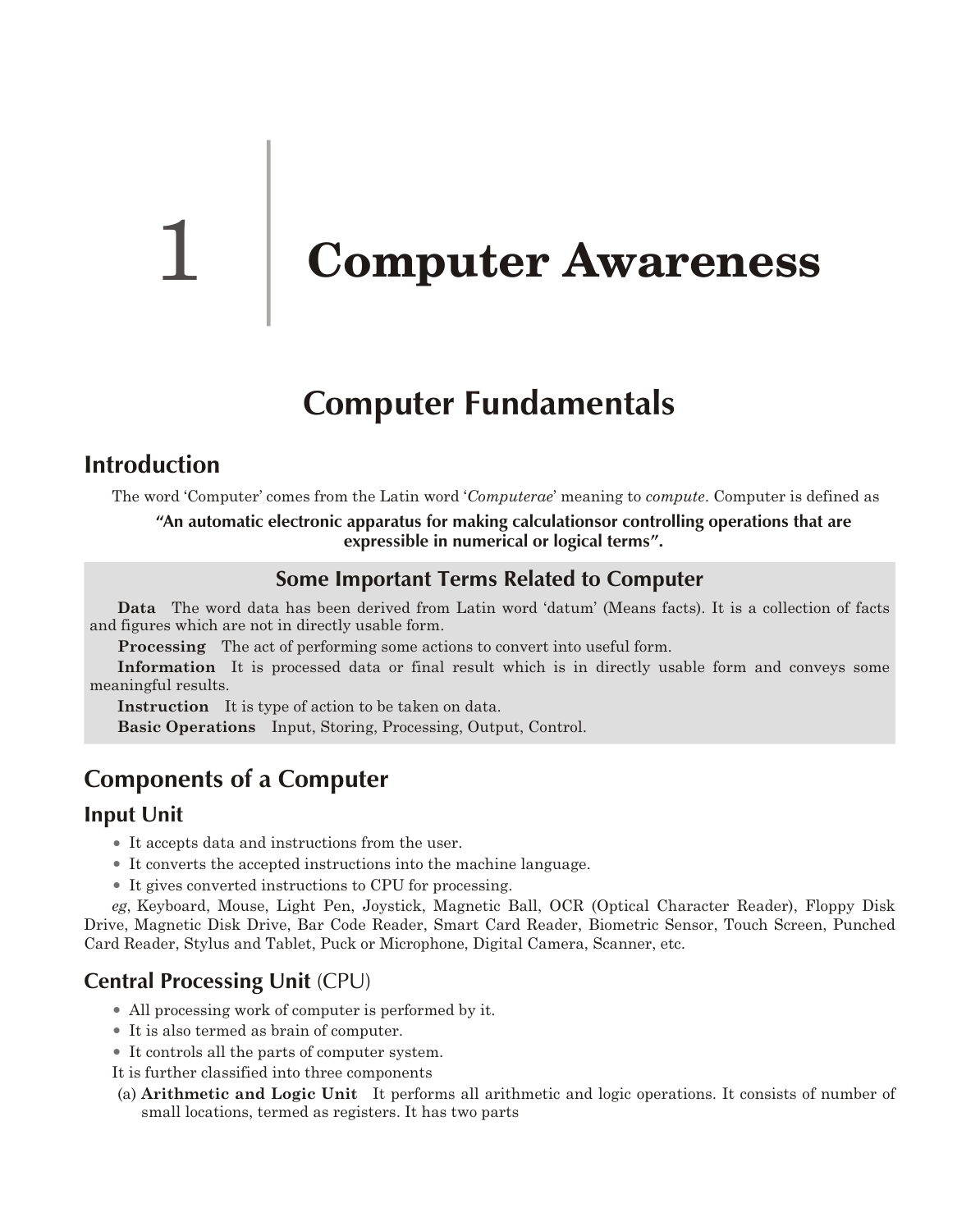- (i) **Arithmetic Section** All complex arithmetic expressions are performed by repetitive combination of these operations.
- (ii) **Logic Section** It performs all logic operations like comparing, selecting and merging of data.
- (b) **Control Unit** It gives command to transfer data from the input devices to memory and from memory to arithmetic logic unit. It transfers the results from memory to output unit.
- (c) **Memory** It temporarily (Primary) / permanently (Secondary) holds the data received from input device. It holds the data being processed and intermediate results being generated. It holds the system software and the application software in use.

It can be classified into two types

**RAM (Random Access Memory)** RAM is where all active programs and data are stored so that they are readily available and easily accessed by the CPU.

**ROM (Read Only Memory)** It is logical then that data stored on ROM cannot be changed. It is nonvolatile which means that it can keep its contents even without a power source.

- PROM (Programmable Read Only Memory)
- EPROM (Erasable Programmable Read Only Memory)
- EEPROM (Electrically Erasable Programmable Read Only Memory)

### **Output Unit**

It accepts processed data (results) from CPU.

It converts results from machine language into some simple language.

It displays results to user.

*eg*, Visual Display Unit (VDU), Printer, Plotter, Floppy Disk Drive, Magnetic Disk Drive, Speaker, Pen Drive, etc.

**Software** It is a set of instructions that directs the computer to process information. It can be classified into three types

- (i) **System Software** It coordinates the operation of the various hardware components of the computer. *eg*, MS DOS, Windows 95/98/2000/XP/Vista, Linux and UNIX.
- (ii) **Application Software** It is a set of program designed for specific uses or applications *eg*, MS Word, MS Excel etc.
- (iii) Utilities Software Utility programs are those that are very often requested by many application programs. It is used to debug the software errors, correct the data through the editor, sort data, etc. *eg*, Pkzip, Anti Virus Software, etc.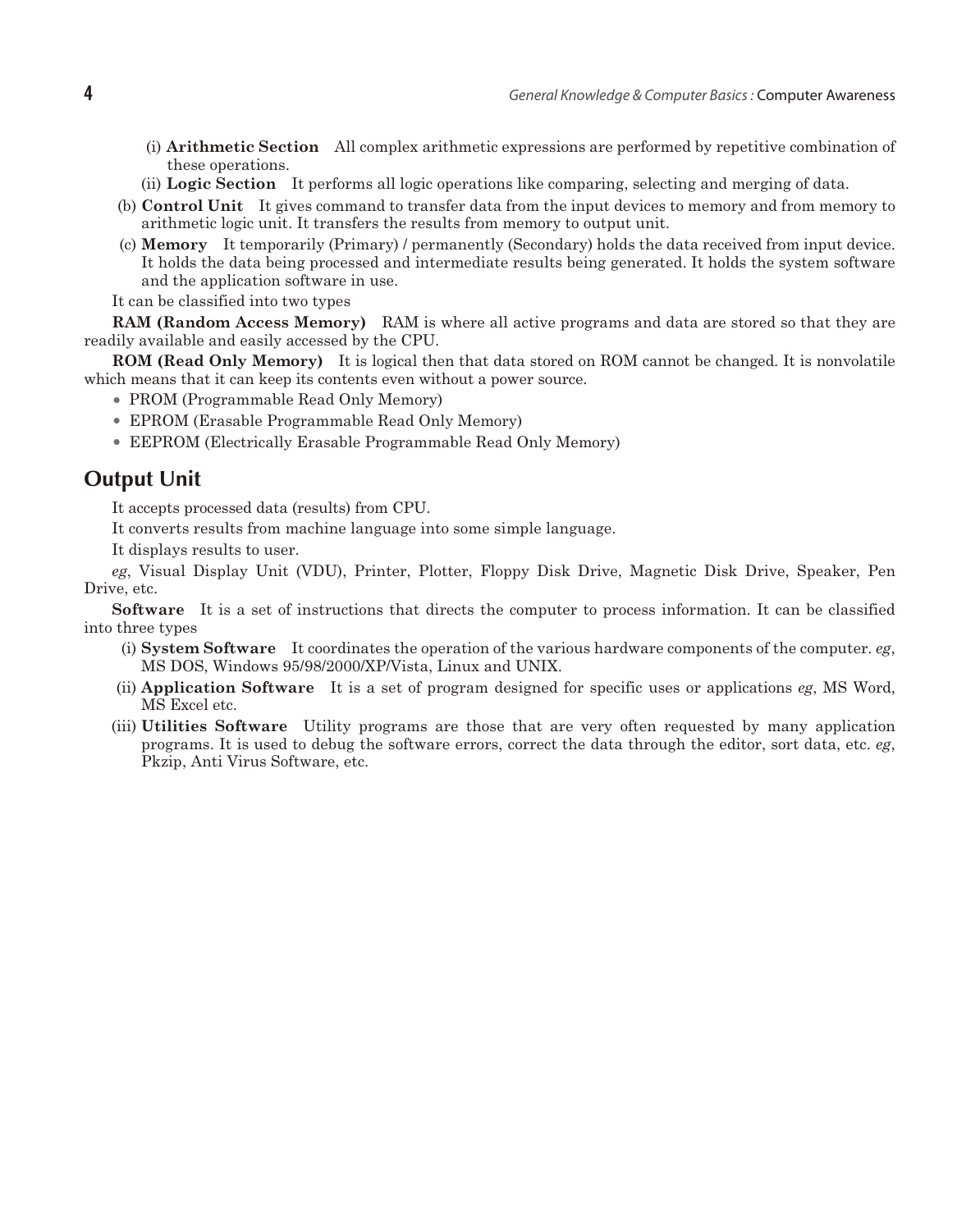| ¢<br>ã      |
|-------------|
| ë<br>J<br>¢ |
| É           |

| Description | Stores either a binary 0 or 1 |                             |                                    | About one page of double-spaced text | About the size of a short book |                                   |                                       | Just about all the libraries in the US |
|-------------|-------------------------------|-----------------------------|------------------------------------|--------------------------------------|--------------------------------|-----------------------------------|---------------------------------------|----------------------------------------|
| <b>Size</b> | One binary digit              | One character<br>Eight bits | One character<br>$16$ to $64$ bits | thousand bytes                       | 1 million bytes                | 1000 short books<br>billion bytes | An entire library<br>1 trillion bytes | tes<br>1 quadrillion by                |
| Unit        | Bit                           |                             | Byte<br>Word                       | Kilobyte (KB)                        | Megabyte (MB)                  | Cigabyte (CB)                     | Terabyte (TB)                         | Petabyte (PB)                          |

# **snoitareneGretupmoC**

| Generation | Year             | <b>Switching Device</b>                                         | Storage Device                                                                                                                                         | Speed                             | Operating<br>System | Language                                                                                | Application                                                                                                        |
|------------|------------------|-----------------------------------------------------------------|--------------------------------------------------------------------------------------------------------------------------------------------------------|-----------------------------------|---------------------|-----------------------------------------------------------------------------------------|--------------------------------------------------------------------------------------------------------------------|
| First      | 1949-54          | Vacuum<br>Tubes/Electronic<br>Valves                            | Acoustic delay lines and later 333 micro seconds Mainly Batch<br>magnetic drum.<br>KB memory                                                           |                                   |                     | Machine and<br>anguages.<br>monitors                                                    | assembly Mostly scientific later simple<br>Simple business systems                                                 |
| Second     |                  | 1954-64 Transistors                                             | memory, tape and disk<br>peripheral memory. 100 KB<br>core,<br>main memory<br>Magnetic                                                                 | main 10 micro seconds   Multi-Bag | sharing             | remaining, time Fortran, Cobol, Algol, applications.<br>High level languages, Extensive | business<br>Engineering<br>Batch operating systems.   design optimization scientific<br>research                   |
| Third      |                  | 1964-80 Integrated circuits                                     | High speed magnetic cores. 100 nano seconds Real time, Time Fortran IV, Cobol 68 PI/I. Data base management<br>Large disks 100 MB. 1 MB<br>main memory |                                   | sharing             | Time sharing operating systems, On line systems.<br>system.                             |                                                                                                                    |
| Fourth     | 1980-till<br>NOU | ntegrated circuits.<br>Vicro-processors<br>Large scale<br>(LSI) | Winchester disk. 10 MB<br>memory. 1000 MB<br>Semiconductor<br>main<br>disks                                                                            |                                   | networks.           | memory, 300 nano seconds Time Sharing, Fortran 77, Pascal, ADA, Personal<br>$Cobol-74$  | computers,<br>Graphics<br>Integrated CAD/CAM Real<br>systems.<br>oriented systems.<br>time control.<br>Distributed |

#### **OJEE MBA Entranc e—Suc cess Master**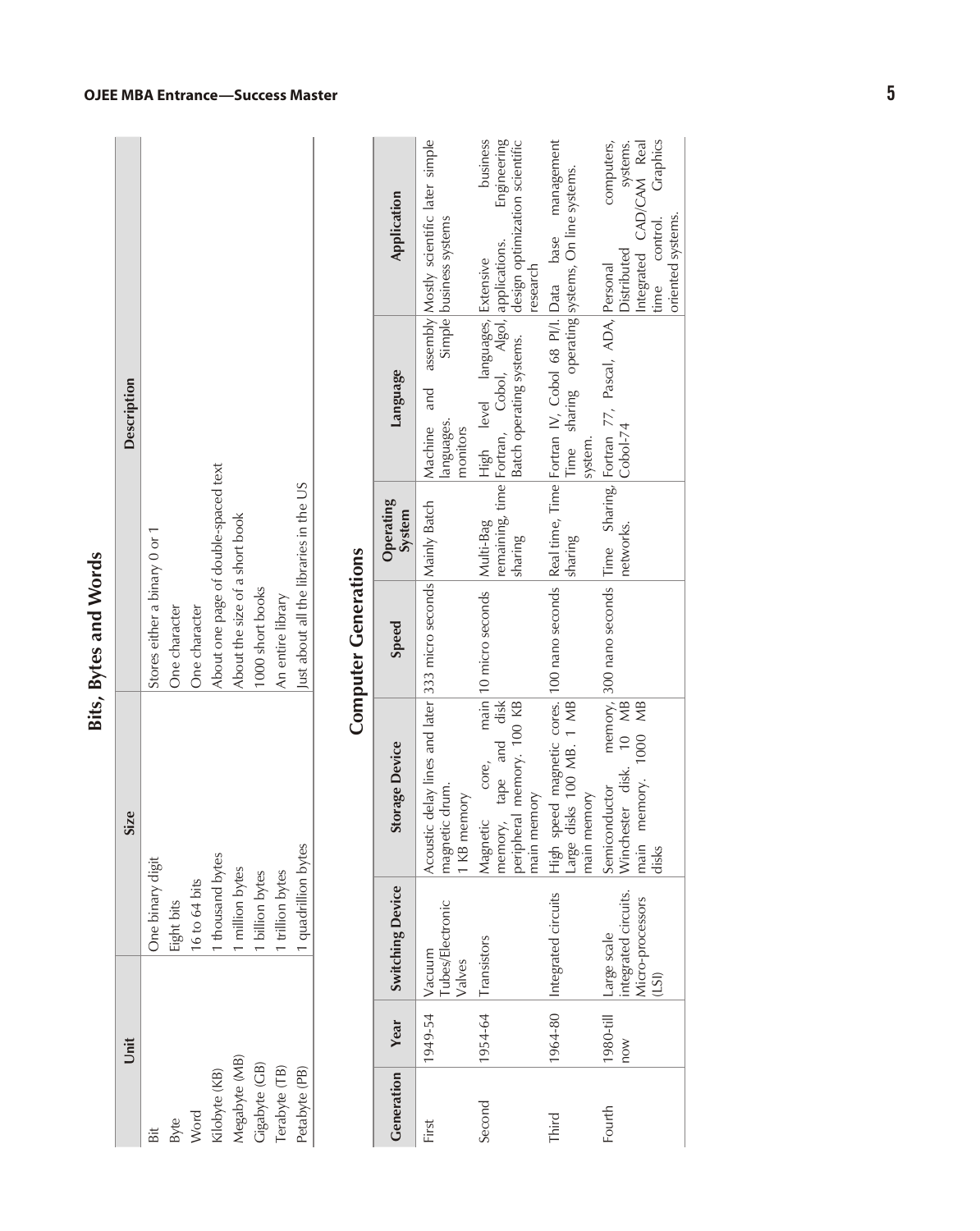# **Operating System (OS)**

# **Introduction**

An operating system consists of a set of programs, which controls, coordinates and supervises the activities of the various components of a computer system. Its functions is to link between the computer hardware and the user.

### "An operating system is a software, or a series of programs, which performs various types of functions in order to manage and organize files."

Some of the most commonly used operating systems are MS DOS, WINDOWS, LINUX, SOLARIES, CP/M etc.

# **Functions of Operating System**

It is responsible for managing all the resources attached to a computer system. These resources are the processor and various input and output devices.

- Processing the commands.
- Controlling the execution of various programs.
- Managing devices (like storage and retrieval of files on the disks).
- The functions involved in the management of resources are classified as follows
- Process Management
- Memory Management
- Input/Output Management
- Information Management
- User Interface

# **MS DOS**

- The term DOS stands for Disk Operating System.
- It is the Microsoft Disk Operating System, developed by Microsoft for micro computers.
- It is the only OS, which can be loaded in the main memory of the computer, using a single disk.
- <sup>l</sup> It is a single user operating system, which allows only one user to work on one CPU at one time.
- <sup>l</sup> It is a powerful operating system that is easy to use, and handles errors effortlessly.
- It has a Character User Interface (CUI) *ie*, communication between a computer and the user is through characters  $(a, b, c, 1, 2, 3 \text{ etc}).$
- MS DOS provides all the commands for file handling such as creating, deleting, copying, viewing the contents of files, etc.
- In DOS, one has to key in the commands on the prompt.
- Prompt is a place where commands are issued. It may look like

 $C:\&$ 

or

C:\WINDOWS\>

<sup>l</sup> The mark (-) is the cursor which indicates that the command can be typed over here. This cursor keeps on blinking on the screen.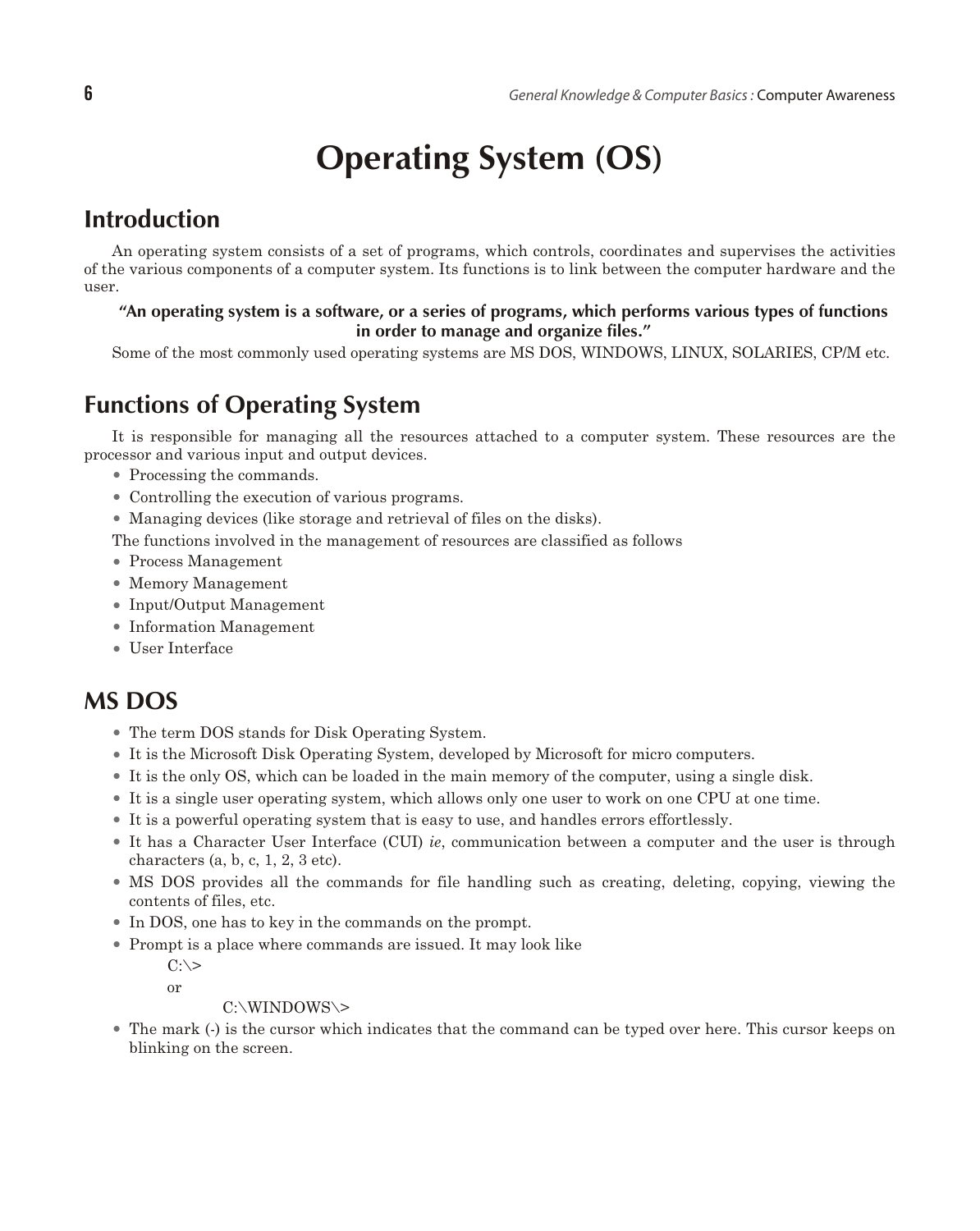# **System Files**

- <sup>l</sup> DOS software consists of many files, which are loaded into the main memory from the secondary storage devices so as to load the OS in the computer.
- It involves of loading of three essential files of DOS, ie, MSIO.SYS, MSDOS.SYS and COMMAND.COM in the main memory of the computer.
- <sup>l</sup> Loading these files into the main memory is called booting up (means that the computer is ready to function).
- <sup>l</sup> Booting up is a step-by-step process that undergoes many steps to load the files.
- Once all the files are loaded, the DOS prompt  $(C\gg)$  is displayed on the screen, which indicates that the operating system has created the shell around the hardware and the user interface is ready, and you can type DOS commands and get them executed by your computer.

# **File Naming Convention in DOS**

• In computer, information is stored in the form of files in the computer's secondary storage.

#### **"A file is a collection of logically related information."**

- There is a definite way of writing the file name in DOS. It is divided into two parts
	- **Primary name** It may be one to eight (1–8) characters in length.
	- **Secondary name (extension name)** It may be zero to three (0–3) characters. Extensions are optional, as they are meant for describing the contents of a file.
- $\bullet$  The primary file name and file extensions are separated by a dot (.)
- $\bullet$  The file name can have characters as 0–9, a–z, hyphen, underscore. Space characters is supported, but should be avoided.

# **Features of DOS**

- <sup>l</sup> It is not case sensitive, ie, DIR and dir are treated as the same.
- <sup>l</sup> While typing a command, if you get "Bad command or file name" comment, it indicates that DOS did not find any file name matching your request. So, correct your command and enter it again.
- The file names are restricted to 8 characters only.
- It does not support space entries in the file name.

# **MS Word**

# **Introduction**

- Word processor is a computer program for processing of words.
- It is a package that processes textual matter and creates organized and fallows documents.
- <sup>l</sup> Word processor software provides a general set of tools for entering, editing and formatting text.
- <sup>l</sup> A word processor has everything that a convectional typewriter has. It provides various useful features that cannot be done on typewriter.

| <b>Extensions</b> | Meaning             |
|-------------------|---------------------|
| .EXE              | Executable File     |
| .COM              | <b>Command File</b> |
| .BAT              | Batch File          |
| .DOC              | Document File       |
| .TXT              | <b>Text File</b>    |
| .PRG              | Program File        |
| .OVR              | Overlays            |
| .SYS              | <b>System Files</b> |
|                   |                     |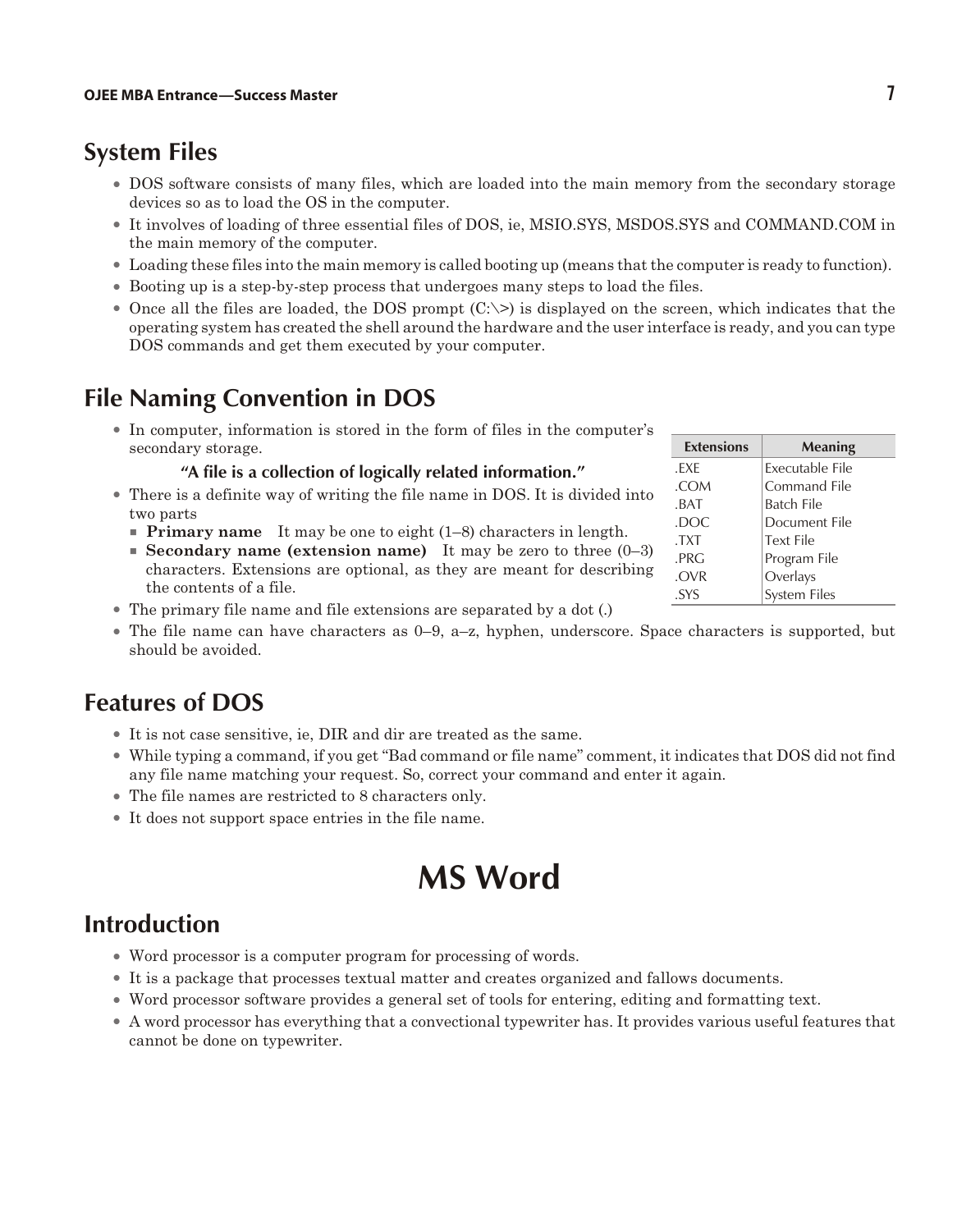### **Features of Word Processor**

**Fast** Typing text in a word processor becomes speedy as there is no mechanical carriage movement associated.

**Editing Features** Any type of correction (insertion, deletions, modifications etc) can be made easily as and when required.

**Permanent Storage** Documents can be saved as long as desired. The saved document can be retrieved whenever desired.

**Formatting Features** The typed text can be made in any form or style (bold, italic, underline, different fonts etc).

**Graphics** It provides the facility of incorporating drawings in the documents which enhances their usefulness.

**OLE (Object Linking and Embedding)** OLE is a program integration technology that is used to share information between programs through objects. Objects are saved entities like charts, equations, video clips, audio clips, pictures etc.

**Alignment** You can set your text in any alignment eg, Left, Right or Centre. You can even do box setting, ie, aligned from both sides.

**Deleting Mistakes** You can delete word, line, paragraph in a stroke and the rest of the matter will get adjusted automatically.

Line Spacing You can set line spacing according to your liking from one to nine.

**Moving Cursor** You can move the cursor from word to word or from paragraph to paragraph, if needed.

**Naming a Document** You can name a document and recall it any time from hard disk for editing, updating, correcting and even printing.

**Page Breaks** You can set a page break at any place within the text so that while printing it will jump to next page.

**Find and Replace** You can find for a particular word in the whole document and replace it with another one.

**The saurus** By using the saurus you can change a word with any of its synonyms. In this way you can prevent repetition of a single word in a document and bring beauty to the language.

**Indentation** It refers to the distance between text boundaries and page margins. There are three types of indents—Positive Indent, Negative Indent and Hanging Indent.

**Header and Footer** A header or footer is text or graphics such as a page number, the date, or a company logo that is usually printed at the top or bottom of each page in a document.

**Page Orientation** It refers to whether the text is to printed length-wise or width-wise. Length-wise printed page is called PORTRAIT and width-wise printed page is called LANDSCAPE.

**Spell Check** It is not only capable of checking spelling mistakes but also can suggest possible alternatives for incorrectly spelt words.

**Mail Merge** It is a facility which enables to print a large number of letters/documents with more or less similar text. Under it same invitation letter has to be sent to invitees, only the names and address are to be changed.

### **Word Window**

**Title Bar** It shows the name of the file on which you are working. It also consist of three buttons, eg,

- Minimize button reduces the window to an icon but word still remains active.
- Restore button again brings word window to the maximum original size.
- Close button brings us out of word.

**Menu Bar** It consists of various commands which can be accessed by clicking at the menu options under these menu heads.

**Standard Tool Bar** It displays the symbols for the common operation like open, print, save etc which can be performed by clicking on the appropriate tool.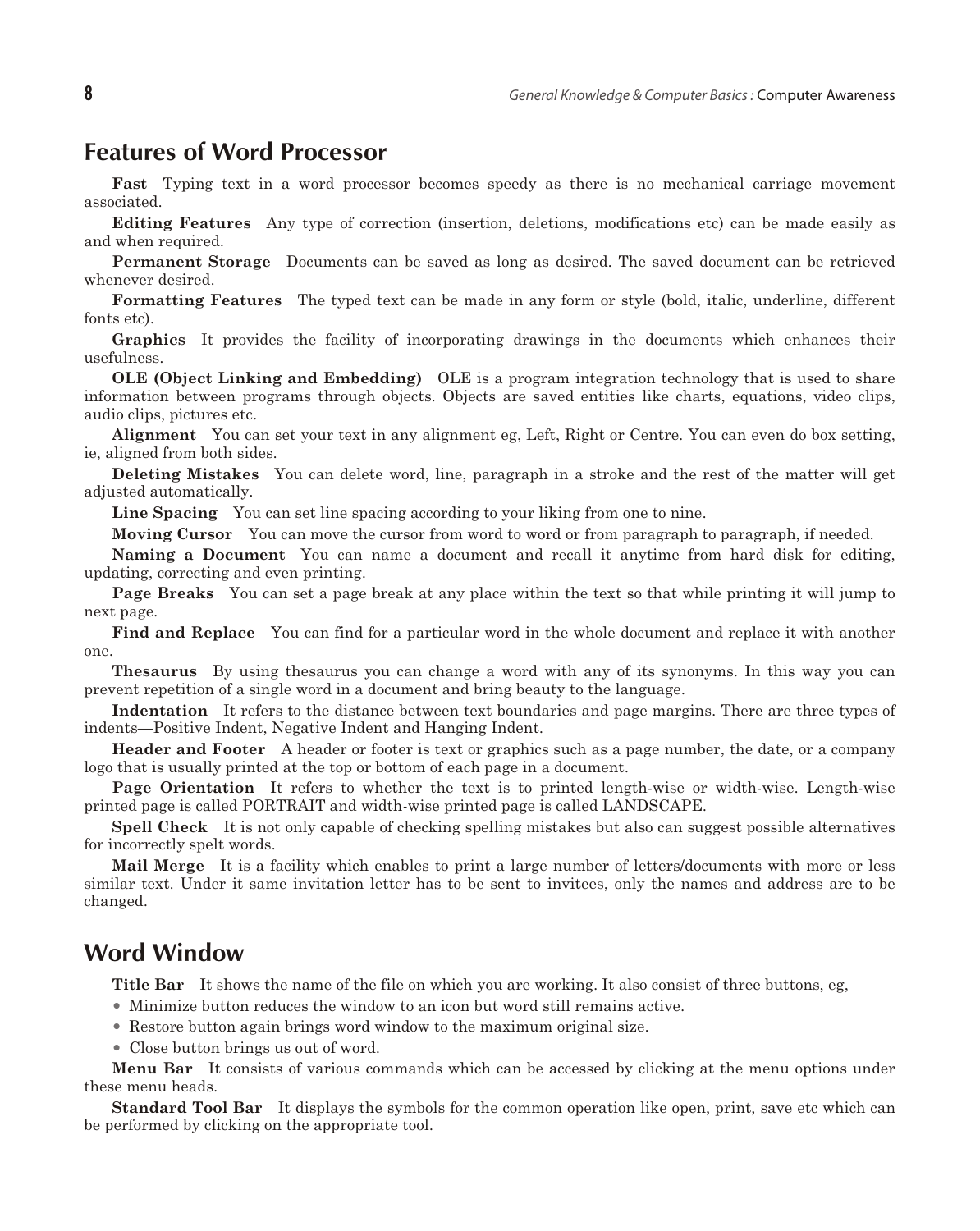### **OJEE MBA Entrance—Success Master 9**

Formatting Tool Bar It displays the options which can be used to format our document like font type, size of the font, bold, underline, bullets, alignment etc.

**Ruler** It shows the width of the document. It can be increased or decreased. You can see how much of the lines you have consumed by typing.

**Workspace** It is the area where the text can be entered.

**Vertical Scroll Bar** For a larger text in the document, you can scroll the vertical bar to see the text at various position.

**Horizontal Scroll Bar** It is used to move from left side to right side in the document and vice-versa in case the document is too wide to fit in the screen.

**Select Browse Object Button** It helps us in selecting one of the several tools used for finding something in a document.

**Normal View Button** It helps us in viewing the document very close to the form in which it will be printed. It arranges the text in such a way that no document remains hidden on the screen.

**Print Layout View** This option allows us to view how actually the document will be printed. All the headers and footers and comments will be displayed.

**Drawing Toolbar** One of the various toolbars which can be made available on the screen. This particular one is used for making drawings in the document.

**Status Bar** This bar will always show you your current position as far the text goes. It will tell you your current position with respect to page number, line number, etc.

# **MS PowerPoint**

# **Introduction**

- PowerPoint is the presentation graphics part of MS Office suite.
- <sup>l</sup> PowerPoint can create various presentation materials like; charts, graphics, slides, handouts, overheads etc.
- PowerPoint even creates slide shows, which are electronic presentations that you can run on your computer screen or a projection device.

### **Graphics Representation**

- The best form of visual images are graphics and picture.
- <sup>l</sup> A graphic object is any written or diagrammatic representation, like graphs, figures and diagrams.
- <sup>l</sup> The application software that manipulates images is known as Graphics Software.
- <sup>l</sup> Presentation graphics is specialised type of graphics software. These programs are used to create professional looking visual aids for an audience.
- <sup>l</sup> The visual aids can be computer images, paper printouts or photographic transparencies.
- Most popular graphics, multimedia and presentation packages are Corel Draw, Macromedia Director, flash, PowerPoint etc.

### **The application software that can create professional looking visual aids is called Presentation Graphics Software.**

### **Operation**

- PowerPoint presentations consist of a number of individual pages or "slides".
- <sup>l</sup> The "slide" analogy is a reference to the slide projector, a device that has become obsolete due to the use of PowerPoint and other presentation software.
- <sup>l</sup> Slides may contain text, graphics, movies, and other objects, which may be arranged freely on the slide.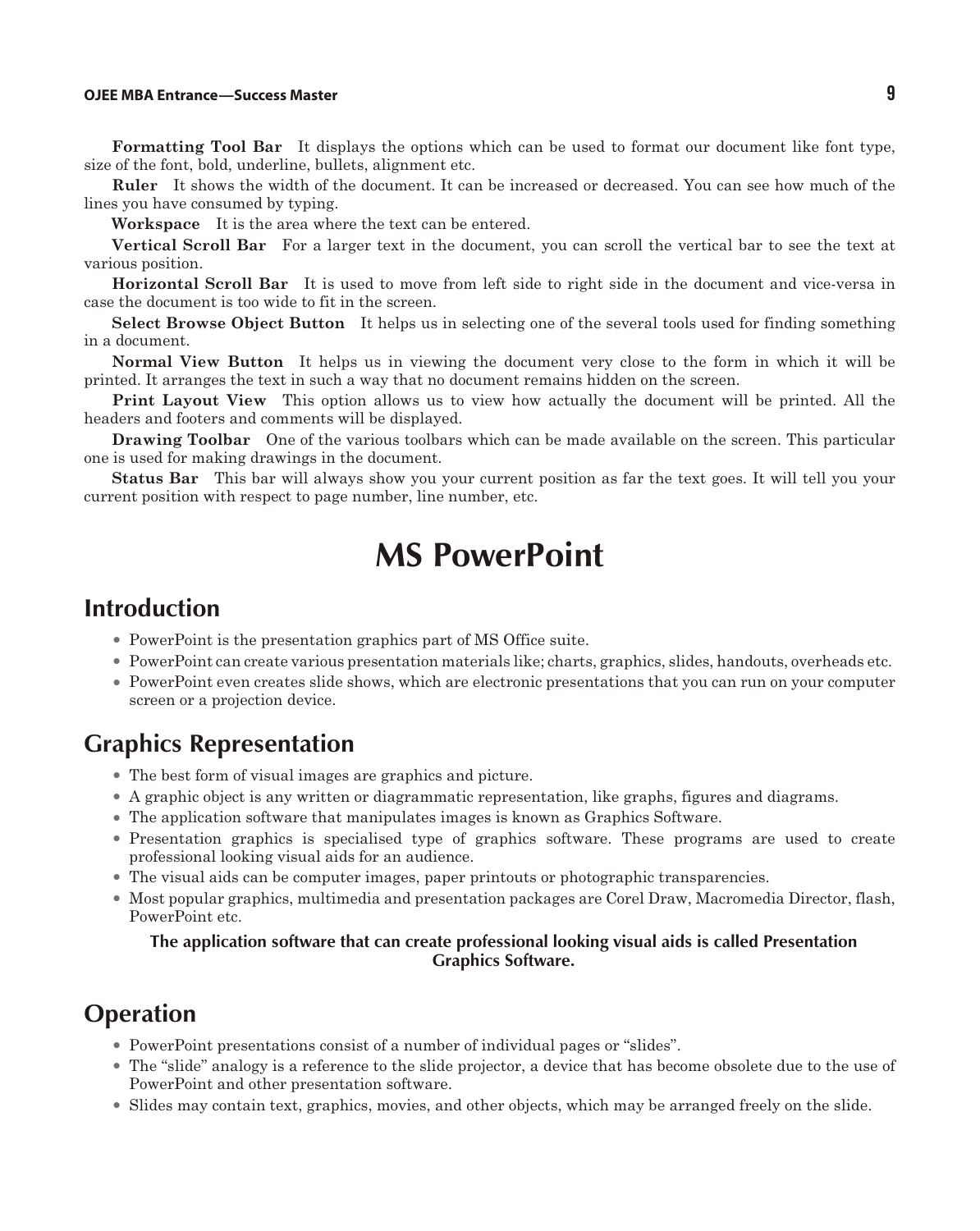- PowerPoint, however, facilitates the use of a consistent style in a presentation using a template or "Slide" Master".
- <sup>l</sup> The presentation can be printed or displayed live on a computer and navigated through at the command of the presenter.
- <sup>l</sup> For larger audiences the computer display is often projected using a video projector.
- Slides can also form the basis of webcasts.
- Presentations can be saved and run in any of the file formats : the 2003 default .ppt (presentation), .pps (PowerPoint Show) or .pot (template). In PowerPoint 2007 and Mac OS X 2008 versions, the XML-based file formats .pptx, .ppsx and .potx have been introduced, along with the macro-enabled file formats .pptm, .potm, .ppsm.

PowerPoint provides three types of movements

- 1. Entrance, emphasis, and exit of elements on a slide itself are controlled by what PowerPoint calls Custom Animations.
- 2. Transitions, on the other hand are movements between slides. These can be animated in a variety of ways.
- 3. Custom animation can be used to create small storyboards by animating pictures to enter, exit or move.

# **Presentation Tips**

- <sup>l</sup> Knowing the level of knowledge of the audience towards the concept of presentation.
- To persuade the audience successfully, user must not display more or less information than required.
- Using white spaces efficiently to set the things off.
- Not to including too much information on a slide or graphic.
- <sup>l</sup> Using of text on a slide should be judiciously or self explanatory.
- Avoiding the colours that clash with each other.

### **Components of a Slide**

**Title** A descriptive heading identifying a slide.

**Subtitle** A descriptive message or brief description of the slide data. It emphasises the slide's central idea. **Drawing Objects** It includes autoshape (group of readymade shapes), curves, lines, word art etc. **Clip Art and Pictures** Pictures and graphics available in the MS-Office suite.

# **Slide Components Used for Reference**

**Handouts** They are the compressed version of the slides of your presentation.

**Speaker Notes** It is a set of notes which is required to aid the presenter.

**Outlines** They are summarised version of slides that display only titles and main text.

# **PowerPoint Creations**

**On Screen Presentations** By using slide transactions, timings, movies, sound, animation and hyperlink, makes a presentation exciting.

Web-pages for Web Use Broadcasting a presentation for a company meeting, presenting to remote groups or holding a team meeting, over the web.

**Overhead Transparencies** Creating presentation that users on overhead transparencies by printing the slides.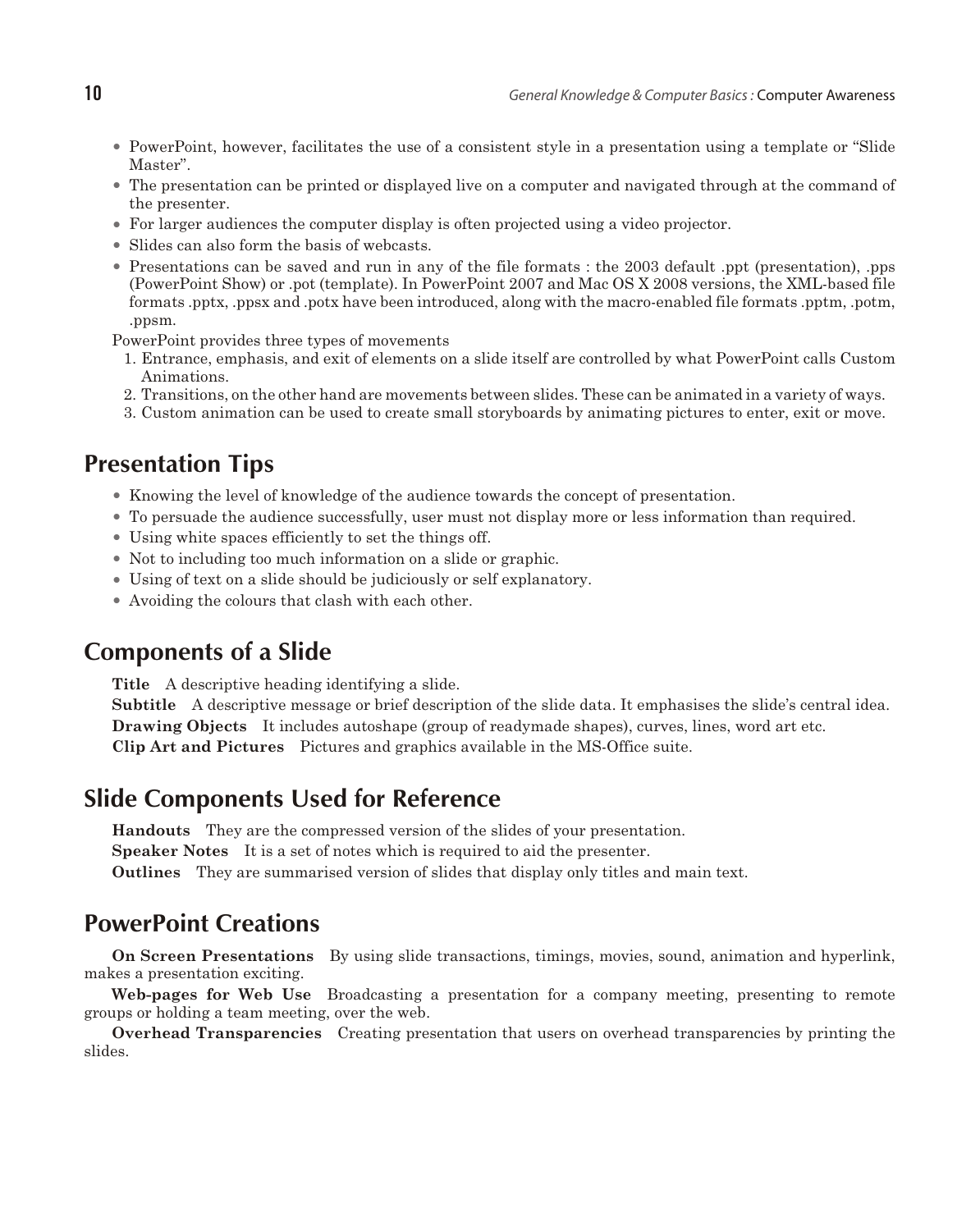### **Colour and B & W Printouts**

**35 mm Slides** A service bureau can transform the electric slides into 35 mm slides which can be used for interesting purpose.

**Notes, Handouts, Outlines** To support the presentation, you can give the audience handouts–smaller version of slides that are printed to a page.

# **Creating New Presentation**

**Auto Content Wizard** It is easy to use wizard that helps to create a presentation by leading through some basic questions.

**Design Templates** It is a set of predefined formats or text or color schemes applicable to a presentation.

**Sample Presentation** It is a set of sample slides with some text and outlines that give you suggestions about the context of your presentation.

**Blank Presentation** If you are sure of the layout and contents of your presentation, then you create a new presentation from scratch.

### **PowerPoint Views**

**Normal** It displays three panes that show the outline, the slide and an area into which you can enter speaker's notes.

**Outline** It displays only the text of the presentation in outline form, allowing you to work easily with the context.

**Slide** It shows the slide and its contents.

Slide Sorter It displays the entire set of slides on screen, so that you can check the order and completeness of the presentation.

**Slide Show** It display the presentation on slide at a time in sequence as an automatic slide show.

**Notes Pages** It available from view menu. It enter and edit speaker's notes for the presenter.

### **Facilities Provides by PowerPoint**

- Create presentation slides.
- Graphical objects can be included in the slides.
- It can be used for preparing quality overhead transparencies to view on the screen.
- Sound effect can be added in the slides.
- Art gallery can be included.
- <sup>l</sup> Variety of fonts is available to make the presentation more effective.
- Timings can be rehearsed for slide show for each slide.
- It can create handouts, notes and outlines.

# **Various Effects in Slide Shows**

<sup>l</sup> **Animations and Transitions**

Transitions are special effects that introduce a slide in a slide show.

Animations are special sound or visual effects that can add to text or other objects, such as a chart.

### **Music, Sound and Video**

An occasional burst of music or sound during a transition or animation can focus the audience on the slide. You can also play videos that emphasise on your presentation objective.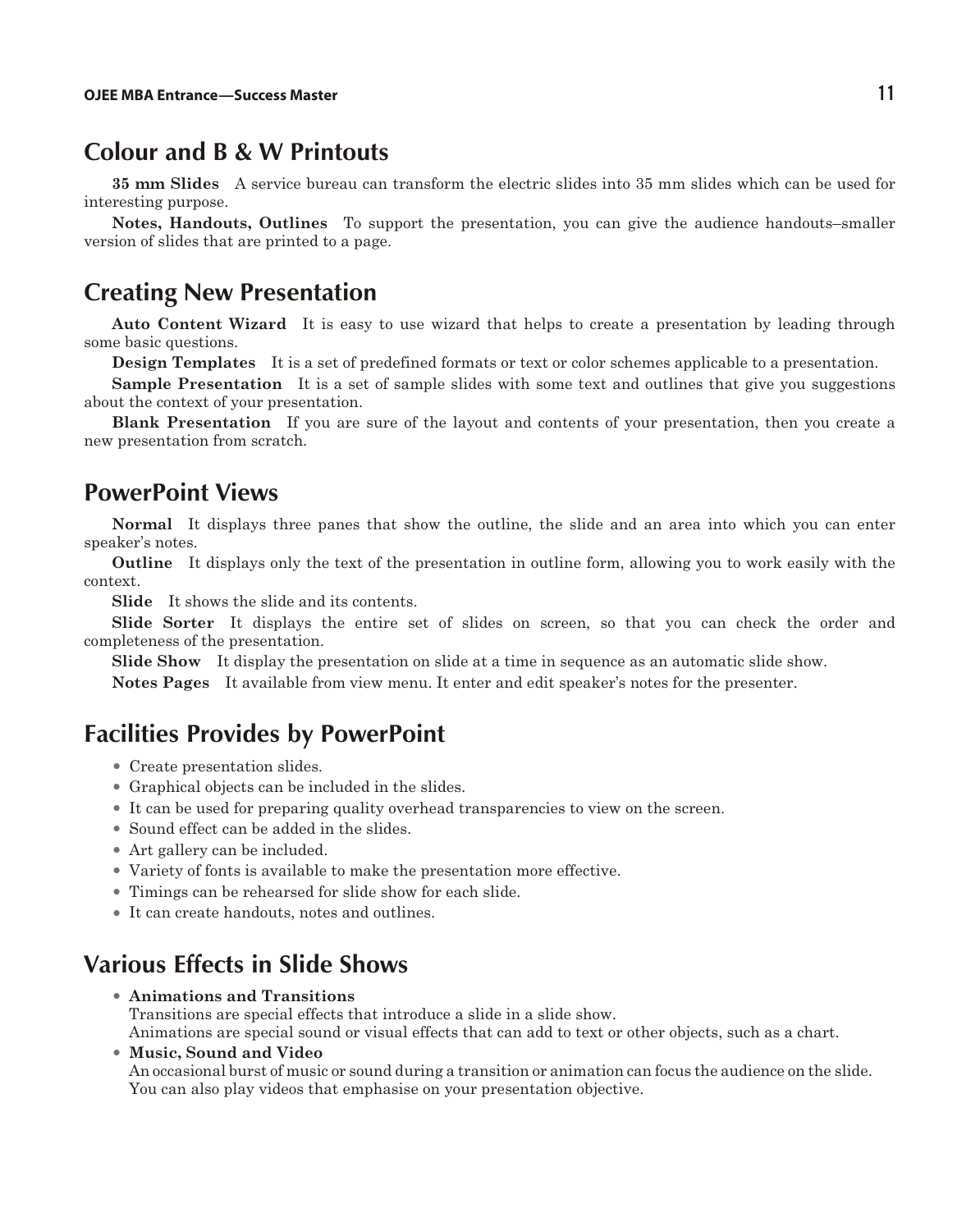# **MS Excel**

## **Introduction**

- **Microsoft Excel** (full name **Microsoft Office Excel**) is a spread sheet-application written and distributed by Microsoft for Microsoft Windows and Mac OS X.
- It features calculation, graphing tools, pivot tables and a macro programming language called VBA (Visual Basic for Applications).
- <sup>l</sup> It has been the most widely used spreadsheet application available for these platforms since version 5 in 1993.
- Excel is included as part of Microsoft Office.

A spreadsheet is a software tool that lets one enter, calculate, manipulate and analyse set of numbers.

Worksheet It is a grid of cells made up of horizontal rows and vertical columns. Worksheet contains  $65,536$  rows and  $256$  columns.

**Row Number** Each row is given a number that identifies it, starts from 1, 2, 3, 4, ... so on.

**Column Letter** Each column is given a letter that identifies it, starts from A ... Z, AA ... AZ, BA ... BZ, ...  $IA - IV$ .

**Cell** It is a basic unit of worksheet where numbers, text, formulas etc, can be placed.

**Cell Pointer** It is a cell-boundary that specifies which cell is active at that moment.

**Current Cell** It is a cell which is active.

**Range of Cell** It is a group of contiguous cells that forms a rectangular area in shape.

**Work Book** A worksheet is a grid of cells made up of rows and columns. Multiple worksheets can be com bined un der a file know as work book.

**Data in Worksheet** Three types of data can be entered, numbers/characters (012345678 + – 0, 1 \$; %, *E*, *e*), text and formulas.

**Formula** It is a sequence of values, cell address, names functions or operators in a cell that produces a new value from existing values.

**Cell Referencing** Each cell in worksheet has a unique address, when cell address is referred in formulas, it is called cell referencing.

**Relative Referencing** Cell referencing in which the cells are referred by their relative position in the worksheet relative to a particular cell.

**Absolute Referencing** Cell referencing in which the cells are referred by their fixed position (absolute position) in the worksheet.

**Mixed Referencing** Combination of relative and absolute referencing is called mixed referencing.

**Functions** Functions are predefined formulas that perform calculations by using specific values, called arguments.

**Arguments** Arguments are the values passed to the functions, using which the function carries out some task.

It can be numbers, text, logical values, constants, formulas or other functions.

**Structure** The structure of a function begins with the function name, followed by an opening parenthesis, the arguments for the function separated by commas and a closing parenthesis.

**Charts** Charts/Graphs are the pictorial representation of worksheet data.

**Area Chart** An area chart emphasizes the magnitude of change over time.

**Column Chart** A column chart shows data-changes over a period of time or illustrates comparisons among item.

**Bar Chart** It illustrates comparisons among individual items. Categories are organized vertically and values horizontally.

**Line Chart** It shows trends in data at equal intervals. It is useful for depicting the change in a value over a period of time.

**Pie Chart** It shows the proportional size of items that make up a data series to the sum of the items.

**XY (Scatter) Chart** It shows the relationships among the numeric values in several data series or plots two groups of numbers as series of XY coordinates.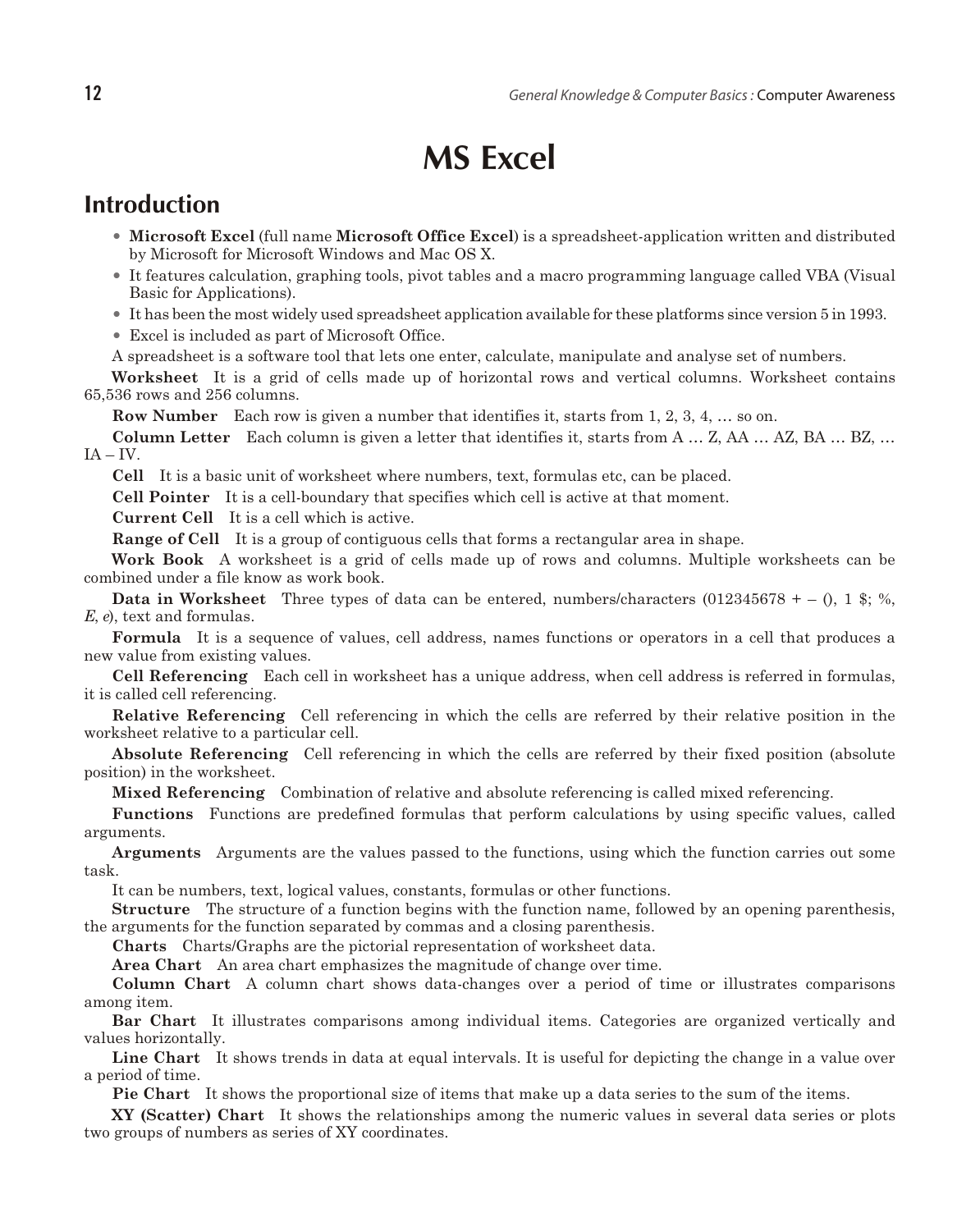# **Components of a Chart**

**X-axis** This is a horizontal axis known as category axis.

**Y-axis** This is a vertical axis known as values axis.

**Data series** This is the set of values you want to plot in the chart.

**Chart area** This is the total region surrounding the chart.

**Plot area** The area where data is plotted. The plot area is bounded by axes in a 2D-chart whereas in 3Dchart it is bounded by walls and floor.

**Chart title** The descriptive text aimed at helping user identify the chart.

**Axis title** These are the titles given to three axis ie, X, Y, Z.

**Legend** The legend helps to identify various plotted data series.

**Gridlines** These are horizontal and vertical lines which inserted in the chart to enhance its readability.

**Data Label** It provides additional information about a data marker.

#### **New Excel 2007 Formats**

| <b>Format</b>                | <b>Extension</b> | <b>Description</b>                                                                                                                                                                                                                                                                         |
|------------------------------|------------------|--------------------------------------------------------------------------------------------------------------------------------------------------------------------------------------------------------------------------------------------------------------------------------------------|
| Excel Workbook               | .xlsx            | The default Excel 2007 workbook format. In reality a ZIP compressed archive with a<br>directory structure of XML text documents. Functions as the primary replacement for the<br>former binary .xls format, although it does not support Excel macros for security reasons.                |
| Excel Macro-enabled Workbook | .xlsm            | As Excel Workbook, but with macro support.                                                                                                                                                                                                                                                 |
| Excel Binary Workbook        | .xlsb            | As Excel Macro-enabled Workbook, but storing information in binary form rather than<br>XML documents for opening and saving documents more quickly and efficiently.<br>Intended especially for very large documents with tens of thousands of rows, and/or<br>several hundreds of columns. |
| Excel Macro-enabled Template | .xltm            | A template document that forms a basis for actual workbooks, with macro support. The<br>replacement for the old .xlt format.                                                                                                                                                               |
| Excel Add-in                 | .xlam            | Excel add-in to add extra functionality and tools. Inherent macro support due to the file<br>purpose.                                                                                                                                                                                      |

# **MS Access**

# **Introduction**

- <sup>l</sup> **Microsoft Office Access**, previously known as **Microsoft Access**, is a relational database management system from Microsoft that combines the relational Microsoft Jet Database Engine with a graphical user interface and software development tools.
- <sup>l</sup> It is a member of the Microsoft Office suite of applications and is included in the professional and higher versions for Windows and also sold separately.
- There is no version for MacOS or for Microsoft Office Mobile.
- <sup>l</sup> Access stores data in its own format based on the Access Jet Database Engine.
- <sup>l</sup> It can also import or link directly to data stored in other Access databases, Excel, SharePoint lists, text, XML, Outlook, HTML, dBase, Paradox, Lotus 1-2-3, or any ODBC-compliant data container including Microsoft SQL Server, Oracle, MySQL and PostgreSQL. Software developers and data architects can use it to develop application software and non-programmer "power users" can use it to build simple applications.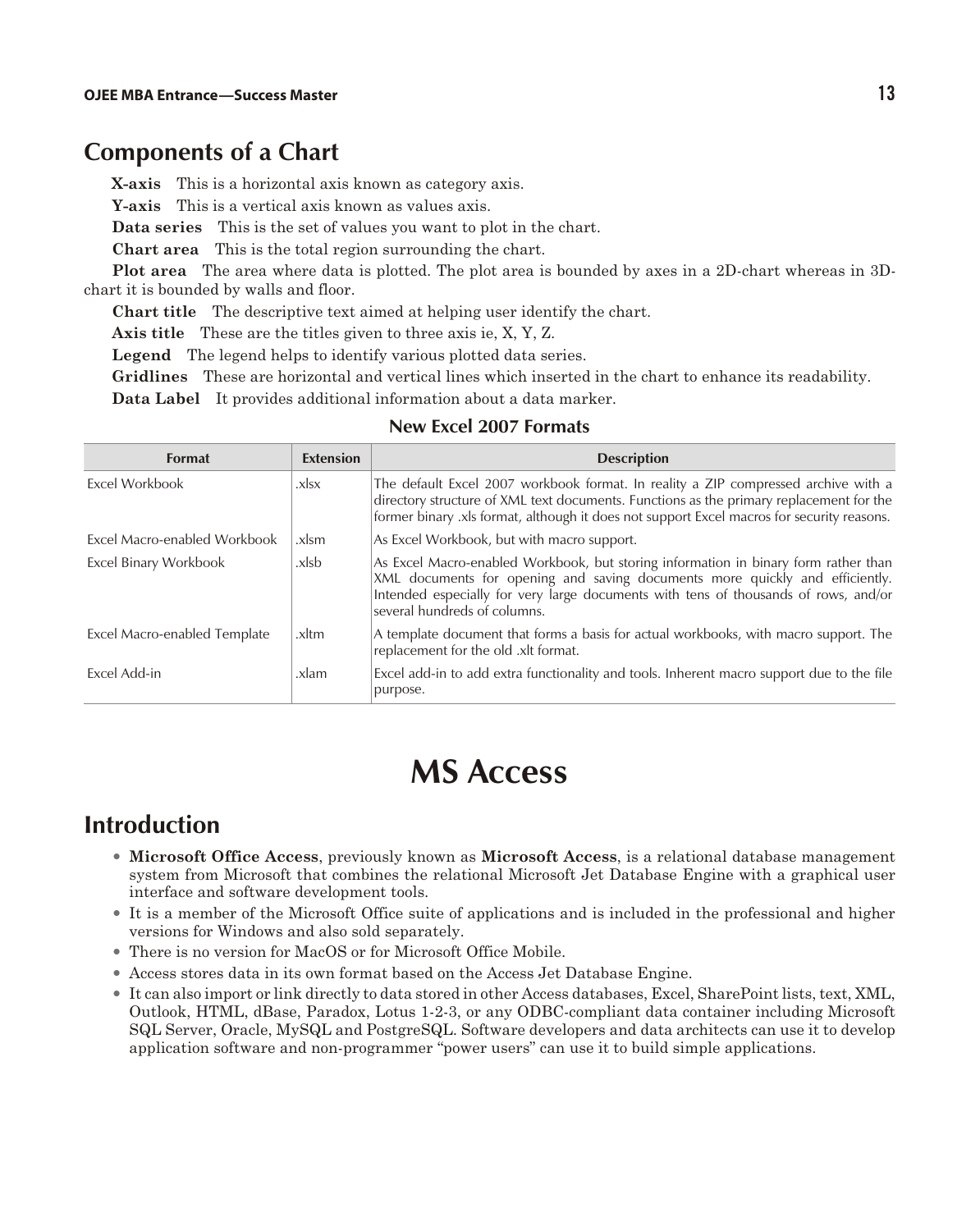- <sup>l</sup> It supports some object-oriented techniques but falls short of being a fully object-oriented development tool.
- Microsoft Access is an RDBMS that enable to manage relational database in a windows environment.
- Access enables you to
	- $\blacksquare$  create tables to organise data into manageable related units
	- $\blacksquare$  enter, retrieve and modify data
	- <sup>n</sup> extract information based on specific criteria
	- $\blacksquare$  create forms to enter data
	- $\blacksquare$  create reports

# **Database Management System (DBMS)**

- A database is a collection of data of a particular type.
- <sup>l</sup> It is an organised collection of data viewed as a whole, instead of a group of separate unrelated files.
- Data in a database is stored in the form of tables.
- <sup>l</sup> A table is a row and column arrangement of information.
- A DBMS is a collection of interrelated data and a set of programs to retrieve data from a database.

# **Relational Database Management System (RDBMS)**

- A RDBMS is a multi-table database where the tables in the database have to be related for storing or retrieving data.
- A RDBMS is used to create and maintain relational databases.

# **Components of a Table**

- Each table in a database has a unique name that identifies the contents of that table.
- A table is also called a relation.
- The table contains data organised under specific categories.
- Each such category is arranged vertically in a table and is called a column.
- Every column in a table has a unique name.
- A column can also be referred to as a field.
- Data organised horizontally is termed as a row.

# **Types of Database Objects**

| <b>TABLES</b>     | They store data in a row and column format similar to spreadsheets.                                                   |
|-------------------|-----------------------------------------------------------------------------------------------------------------------|
| QUERIES           | They enable you to view data from a table based on a specified criterion.                                             |
| <b>FORMS</b>      | They enable you to enter, view and modify in a table.                                                                 |
| <b>REPORTS</b>    | They enable you to generate reports based on tables and query results.                                                |
| DATA ACCESS PAGES | They are web pages that enables you to view data from the Internet where the data is stored in an Access<br>database. |
| <b>MACROS</b>     | They are a series of commands and functions that can be executed whenever you need to perform a task.                 |
| <b>MODULES</b>    | They are a set Visual Basic procedures and declarations stored as one unit.                                           |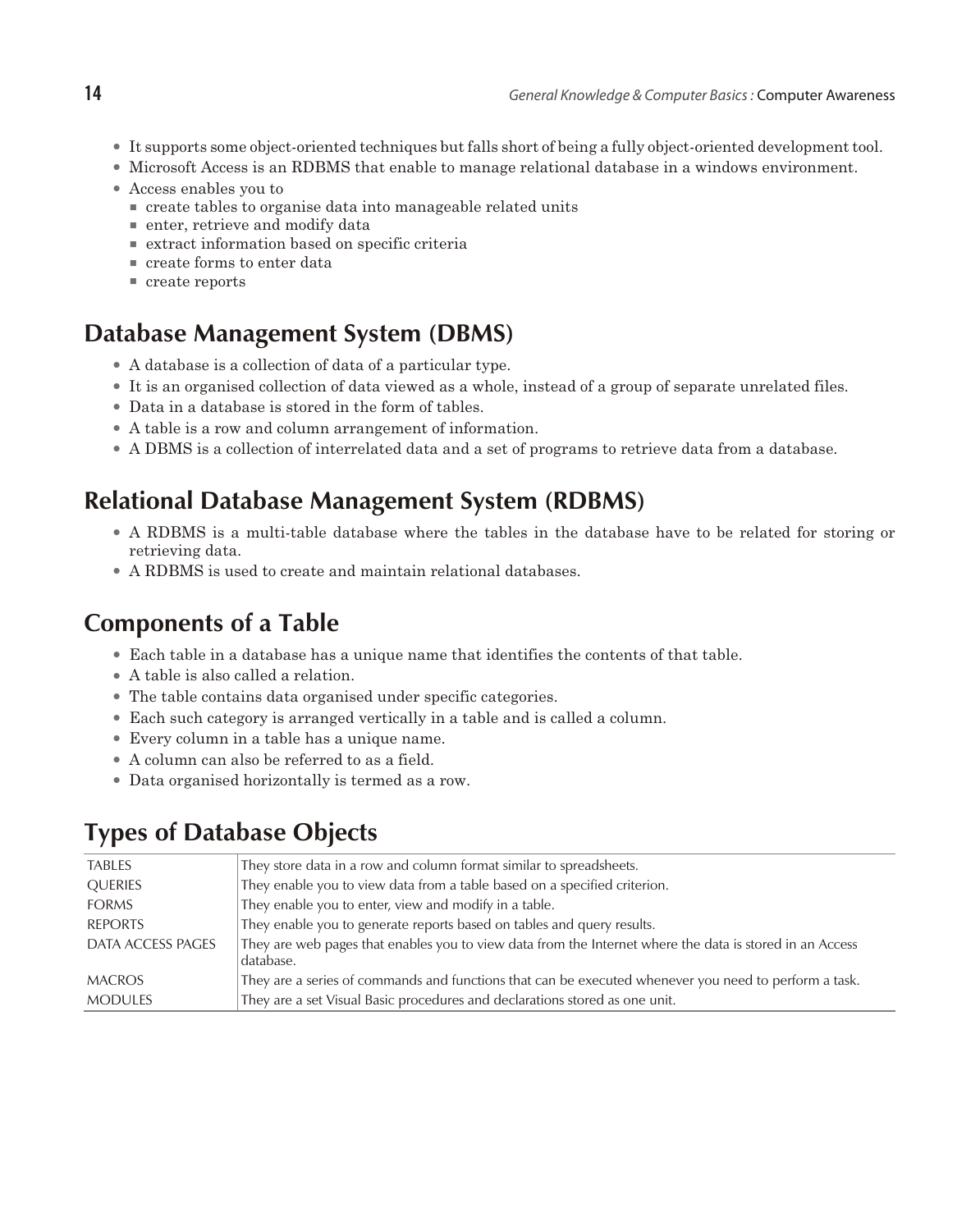# **Data Type**

A data type is used to store different types of values in a column in a table.

| <b>TEXT</b>           | It stores text or a combination of text and numbers.                                     |
|-----------------------|------------------------------------------------------------------------------------------|
| <b>MEMO</b>           | It stores large number of text and numeric characters.                                   |
| <b>NUMBER</b>         | It stores numeric data that is used for mathematical calculations.                       |
| DATE TIME             | It stores date and time values.                                                          |
| <b>CURRENCY</b>       | It stores currency values.                                                               |
| <b>AUTO NUMBER</b>    | It enables the user to automatically insert numbers in a sequential or a random number.  |
| YES/NO                | It is used for fields that can contain YES/NO, TRUE/ FALSE and ON/OFF values.            |
| <b>OLE OBJECT</b>     | It enables to store object, like word documents, Excel spreadsheets, pictures or sounds. |
| <b>HYPERLINK</b>      | It enables to store a hyperlink, like an e-mail address or a web site address.           |
| <b>LOOK UP WIZARD</b> | It enables to select a field from another table.                                         |

# **Internet and Networking**

# **Internet**

- The Internet is a global network of interconnected network, enabling users to share information along multiple channels.
- <sup>l</sup> A computer that connects to the Internet can access information from a vast array of available servers and other computers by moving information from them to the computer's local memory.
- <sup>l</sup> A majority of widely accessible information on the Internet consists of inter-linked hypertext documents and other resources of the World Wide Web (WWW).
- <sup>l</sup> Computer users typically manage sent and received information with web browsers; other software for users' interface with computer networks includes specialised programs for electronic mail, online chat, file transfer and file sharing.
- <sup>l</sup> The movement of information in the Internet is achieved via a system of interconnected computer networks that share data by packet switching using the standardised Internet Protocol Suite (TCP/IP).
- <sup>l</sup> It is a "network of networks" that consists of millions of private and public, academic, business, and government networks of local to global scope that are linked by copper wires, fiber-optic cables, wireless connections, and other technologies.
- <sup>l</sup> It is really a way for computers to communicate and share informations.
- <sup>l</sup> It is a fast developing net and is of outmost importance for public sector undertakings, educational institutions, research organisations etc.

### **Services of Internet**

### **E-mail**

- <sup>l</sup> The internet enables user to exchange data/information and communicate via electronic media.
- <sup>l</sup> E-mail messages are usually encoded in American Standard Code for Information Interchange (ASCII) text.
- <sup>l</sup> A popular protocol for sending e-mail is Simple Mail Transfer Protocol (SMTP) and for receiving it is POP3.

### **Chat**

- It is the exchange of typed message by netizens.
- It enables netizens to 'talk not vocal' by typing and sending the messages back and forth.
- <sup>l</sup> It has two modes—computer to telephone and computer to computer.
- Internet Relay Chart (IRC) developed by Jarkko Oikarinen in 1998.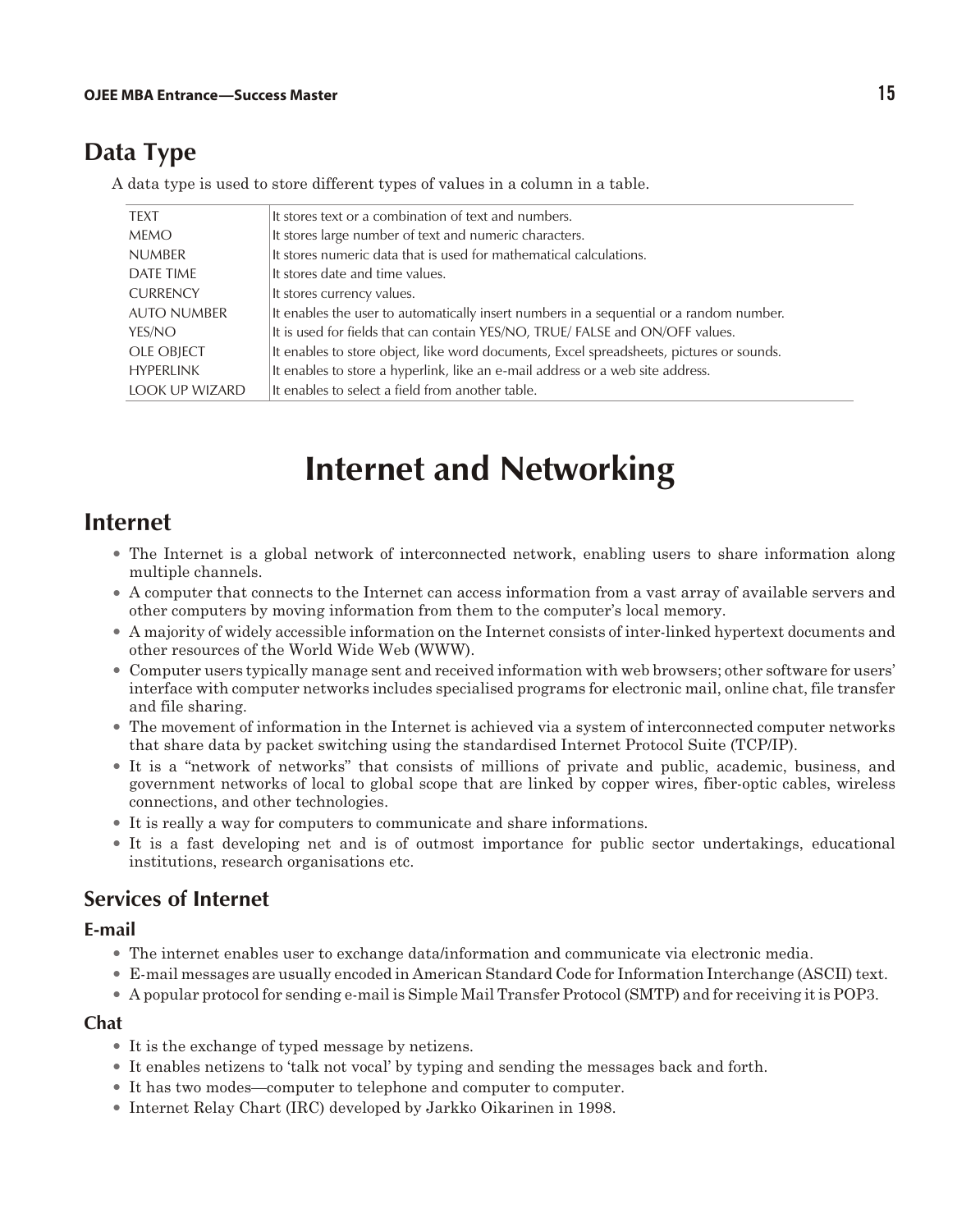### **Video Conferencing**

- <sup>l</sup> A service that allows a group of users to exchange video information over the internet.
- It include an audio teleconference facility.
- <sup>l</sup> Each participant's computer must have a camera, microphone and earphones (or speaker).

# **Important Terms of Internet**

### **TCP/IP (Transmission Control Protocol/Internet Protocol)**

- <sup>l</sup> This account is very useful in the sense that the members can have unlimited access.
- <sup>l</sup> For membership of this account, UNIX operating system is needed which is loaded with TCP/IP software.
- In this account graphs, figures, games, movies are available.

### **PPP (Point to Point Protocol)**

- It is a dial account which puts your computer directly on the internet.
- The computer will have its own host name and IP address.
- A modem is required for such connection which transmit the data 9600 bits per second.

### **WWW (World Wide Web)**

- <sup>l</sup> It described as Wide Area Hypermedia Information initiative which aims to provide universal access to a large universe of documents.
- Mosaic programs is used to search the web.
- The operations of the web makes use of hypertext.
- It provides an integrated view of the internet used by clients and servers.

#### **CNEB**

- <sup>l</sup> It is one of the services communicated via the Internet.
- <sup>l</sup> It is a collection of inter connected documents and other resources, linked by hyperlinks and URLs.

### **Gopher**

- All the available resources on the internet are shown by the Gopher in the form of menus.
- The concept of Gopher is based on the clients and servers.

### **WAIS**

- It is known as Wide Area Information Server.
- It maintains separate index for the contents of some selected documents.
- <sup>l</sup> By pressing the name, WAIS provides a list of documents available in that index with similar keywords.

#### **Mosaic**

- It is a program to cruise the internet.
- It can eliminate the needs of separate internet programs.
- It make the Internet available for everyone.

#### **Archie**

- It is a program which helps in looking for an information on the internet.
- <sup>l</sup> It searches its database and informs about the files.
- It can be termed as global librarian which automatically reaches to whole of the internet services.

### **Hypertext**

- It is like a simple or regular text which can be written, edited and modified.
- <sup>l</sup> Hypermedia is an advanced version of hypertext.
- It contains several links to text, sounds, images etc.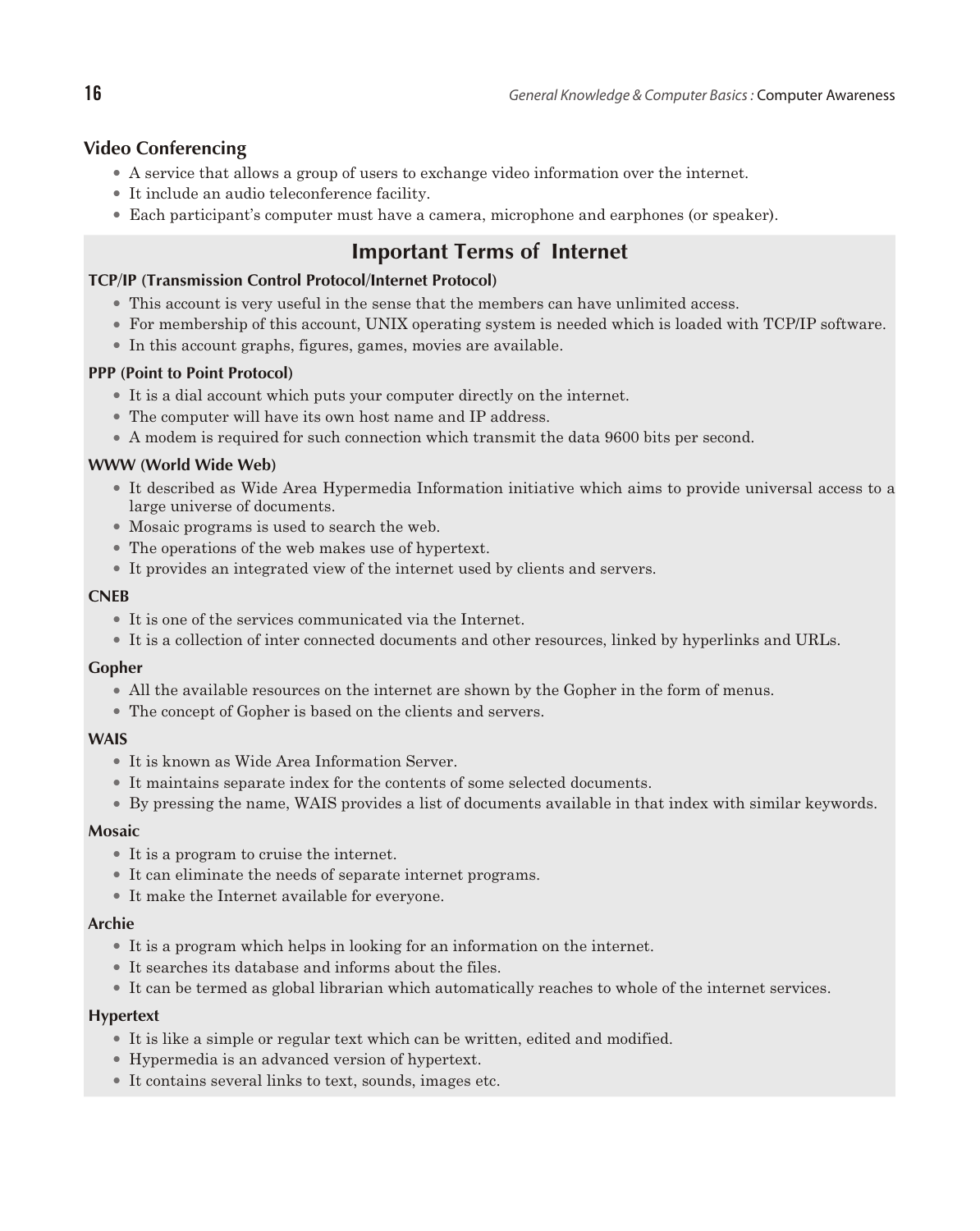#### **Web Addresses** (URLSs)

- URL stands for Uniform Resource Locator.
- A web address start with the name of a protocol, which is called a HTTP (Hypertext Transfer Protocol).
- <sup>l</sup> HTTP means that the resource in question will be found on a web server.

#### **Networking**

- Network is wade of communication with computers.
- A network means a small group of ten-twelve personal computer or it may also 64000 different types of networks linked over INTERNET.
- The network of computers classify into LAN, MAN and WAN.

### **Firewall**

<sup>l</sup> A firewall is a system or group of systems that enforces an access control policy between two networks.

# **Local Area Network** (LAN)

- <sup>l</sup> It is a system in which computers are inter-connected and the geographical spread may be within a building to 1 kilometre.
- <sup>l</sup> A number of terminals can be used in the whole building at various places with sharing means.
- All the terminals are connected to a main computer called server.

# **Types of LAN**

#### **Star LAN**

- <sup>l</sup> A number of stations are connected to control station.
- <sup>l</sup> The station passes information to the central station and then proceed it to the destination station.
- $\bullet$  If one node of the network fails, it does not affect the connectivity.

#### **Ring LAN**

- Stations are connected by cables using point-to-point link.
- Network access is not under control of central station. Each station can pass data to its adjacent node.
- Data travels through each node so failure in a single node cause failure of network.

#### **Bus LAN**

- There is no repeater.
- Stations are common and single communication line.
- <sup>l</sup> Data is sent in packets and related station picked up by it.
- Any fault diagnosis is difficult.

# **Wide Area Network** (WAN)

- Network spread across countries.
- The network that brought the world on single platform.
- Usually use mainframe oriented systems.
- <sup>l</sup> Use transmission channels such as co-axial cable or microwave.